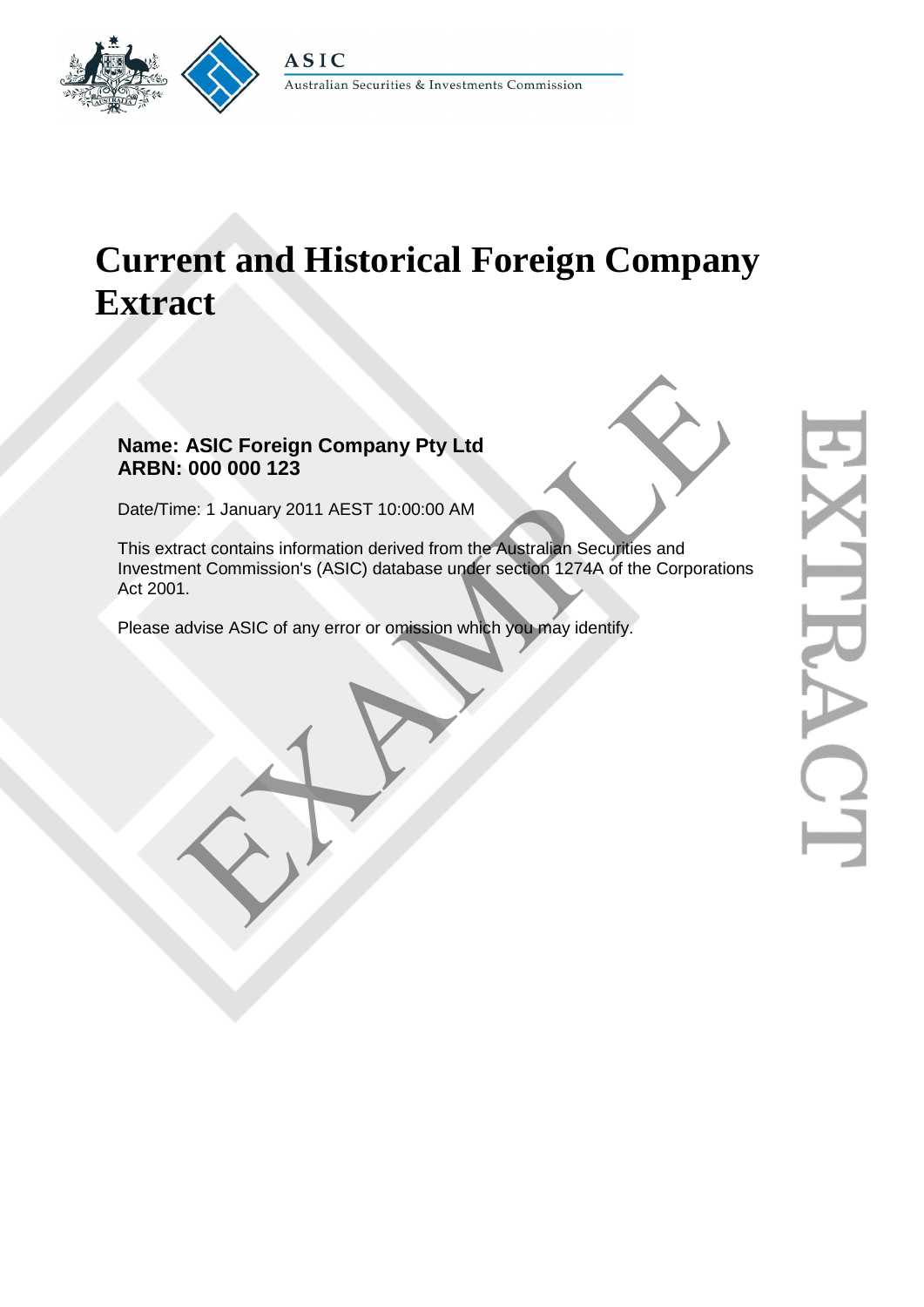| <b>Organisation Details</b>                                                                                                              |                                                                                                                                                                       | <b>Document Number</b> |
|------------------------------------------------------------------------------------------------------------------------------------------|-----------------------------------------------------------------------------------------------------------------------------------------------------------------------|------------------------|
| <b>Current Organisation Details</b>                                                                                                      |                                                                                                                                                                       |                        |
| Name:<br>ARBN:<br>ABN:<br>Registration date:<br>Next review date:<br>Name start date:<br>Status:<br>Company Type:<br>Class:<br>Subclass: | <b>ASIC Company Pty Ltd</b><br>000 000 123<br>11 000 000 123<br>01/01/2011<br>01/01/2011<br>01/01/2011<br>Registered<br>Foreign Company<br><b>NONE</b><br><b>PUBF</b> | 000 000 123            |
| Previous Organisation Details from 01/01/2011 to 01/01/2011                                                                              |                                                                                                                                                                       |                        |
| Name:<br>Name start:<br>Status:<br>Type:<br>Class:<br>Subclass:                                                                          | <b>ASIC Company Pty Ltd</b><br>01/01/2011<br>Registered<br>Foreign Company<br><b>LMGT</b><br><b>RACN</b>                                                              | 000 000 123            |
|                                                                                                                                          |                                                                                                                                                                       |                        |
| <b>Address Details</b>                                                                                                                   |                                                                                                                                                                       | <b>Document Number</b> |
| <b>Current</b>                                                                                                                           |                                                                                                                                                                       |                        |
| Registered address in place<br>of incorporation:<br>Start date:                                                                          | 123 New Street<br>Melbourne VIC 3000<br>01/01/2011                                                                                                                    | 000 000 123            |
| Registered address in<br>Australia:<br>Start date:                                                                                       | 123 New Street<br>Melbourne VIC 3000<br>01/01/2011                                                                                                                    | 000 000 123            |
| <b>Historical</b>                                                                                                                        |                                                                                                                                                                       |                        |
| Registered office address in<br>Australia:<br>Start date:<br>Cease date:                                                                 | 123 New Street<br>Melbourne VIC 3000<br>01/01/2011<br>01/01/2011                                                                                                      | 000 000 123            |
|                                                                                                                                          |                                                                                                                                                                       |                        |
| <b>Local Agent Details</b>                                                                                                               |                                                                                                                                                                       | <b>Document Number</b> |
| <b>Current Local Agent</b>                                                                                                               |                                                                                                                                                                       |                        |
| ACN:<br>ABN:<br>Name:<br>Address:<br><b>Start Date:</b>                                                                                  | 000 000 123<br>11 000 000 123<br><b>ASIC Agent</b><br>123 New Street<br>Melbourne VIC 3000<br>01/01/2011                                                              | 000 000 123            |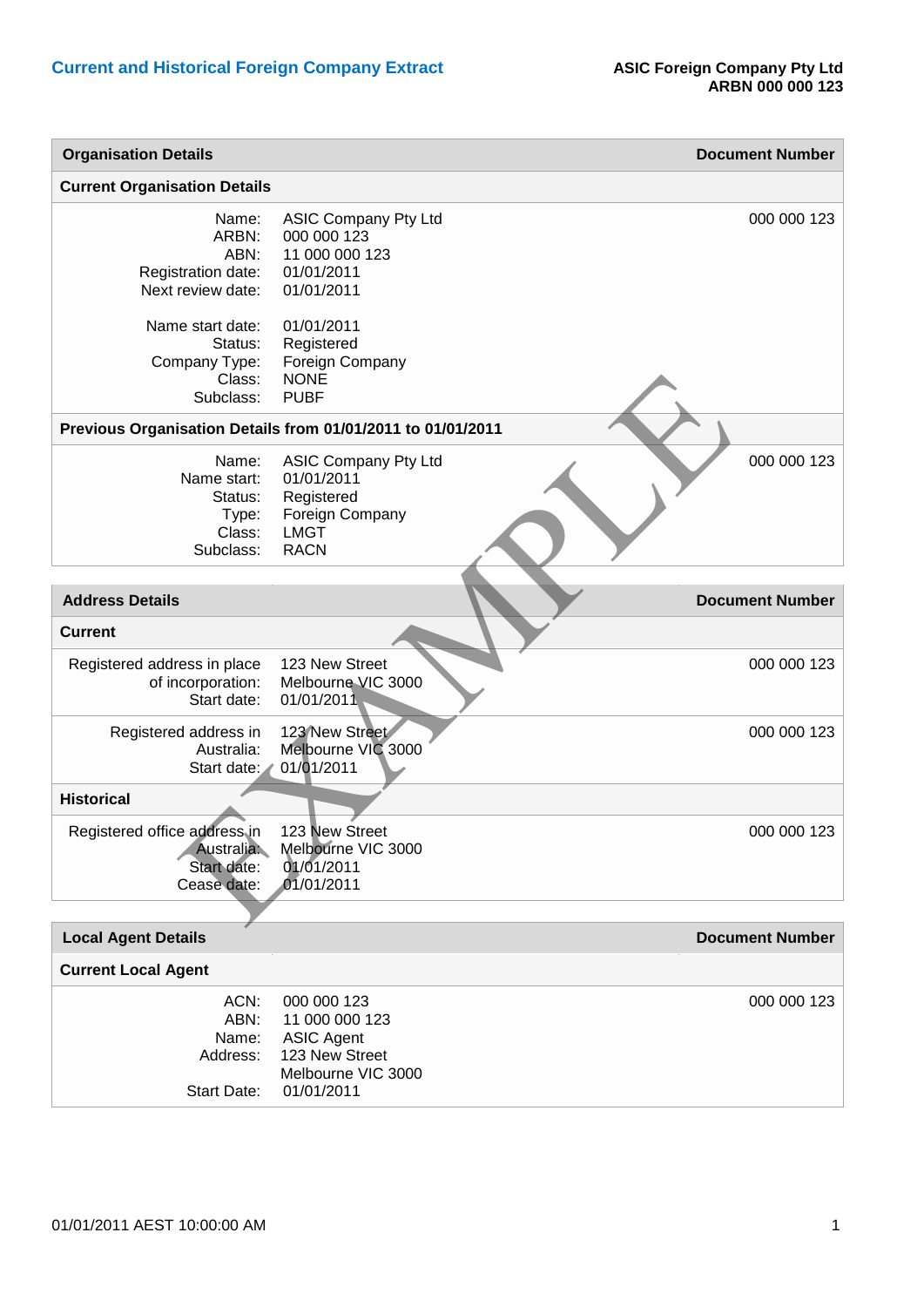| <b>Previous Local Agent</b>                                             |                                                                                                                           |                        |
|-------------------------------------------------------------------------|---------------------------------------------------------------------------------------------------------------------------|------------------------|
| ACN:<br>ABN:<br>Name:<br>Address:<br>Start Date:<br>Cease Date:         | 000 000 123<br>11 000 000 123<br><b>ASIC Agent</b><br>123 New Street<br>Melbourne VIC 3000<br>01/01/2011<br>01/01/2011    | 000 000 123            |
| <b>Officeholders and Other Roles</b>                                    |                                                                                                                           | <b>Document Number</b> |
| <b>Directors</b>                                                        |                                                                                                                           |                        |
| Name:<br>Address:<br>Born:<br>Appointment date:                         | John Citizen<br>123 New Street<br>Melbourne VIC 3000<br>01/01/2011<br>01/01/2011                                          | 000 000 123            |
| <b>Previous Directors</b>                                               |                                                                                                                           |                        |
| Name:<br>Address:<br>Born:<br>Appointment date:<br>Cease date:          | Jane Citizen<br>123 New Street<br>Melbourne VIC 3000<br>01/01/2011<br>01/01/2011<br>01/01/2011                            | 000 000 123            |
| <b>External Administrator</b>                                           |                                                                                                                           |                        |
| Role:<br>Type:<br>Name:<br>Address:<br>Appointment date:<br>Court no:   | Liquidator<br>Court<br>Jane Citizen<br>123 New Street<br>Melbourne VIC 3000<br>01/01/2011<br>Supreme Court of VIC CLR 123 | 000 000 123            |
| <b>Previous External Administrator</b>                                  |                                                                                                                           |                        |
| Role:<br>Type:<br>Name:<br>Address:<br>Appointment date:<br>Cease date: | Liquidator<br>Court<br>John Citizen<br>123 New Street<br>Melbourne VIC 3000<br>01/01/2011<br>01/01/2011                   | 000 000 123            |
| <b>Appointed Auditor</b>                                                |                                                                                                                           |                        |
| Name:<br>Address:<br>Start date:                                        | Jane Citizen<br>123 New Street<br>Melbourne VIC 3000<br>01/01/2011                                                        | 000 000 123            |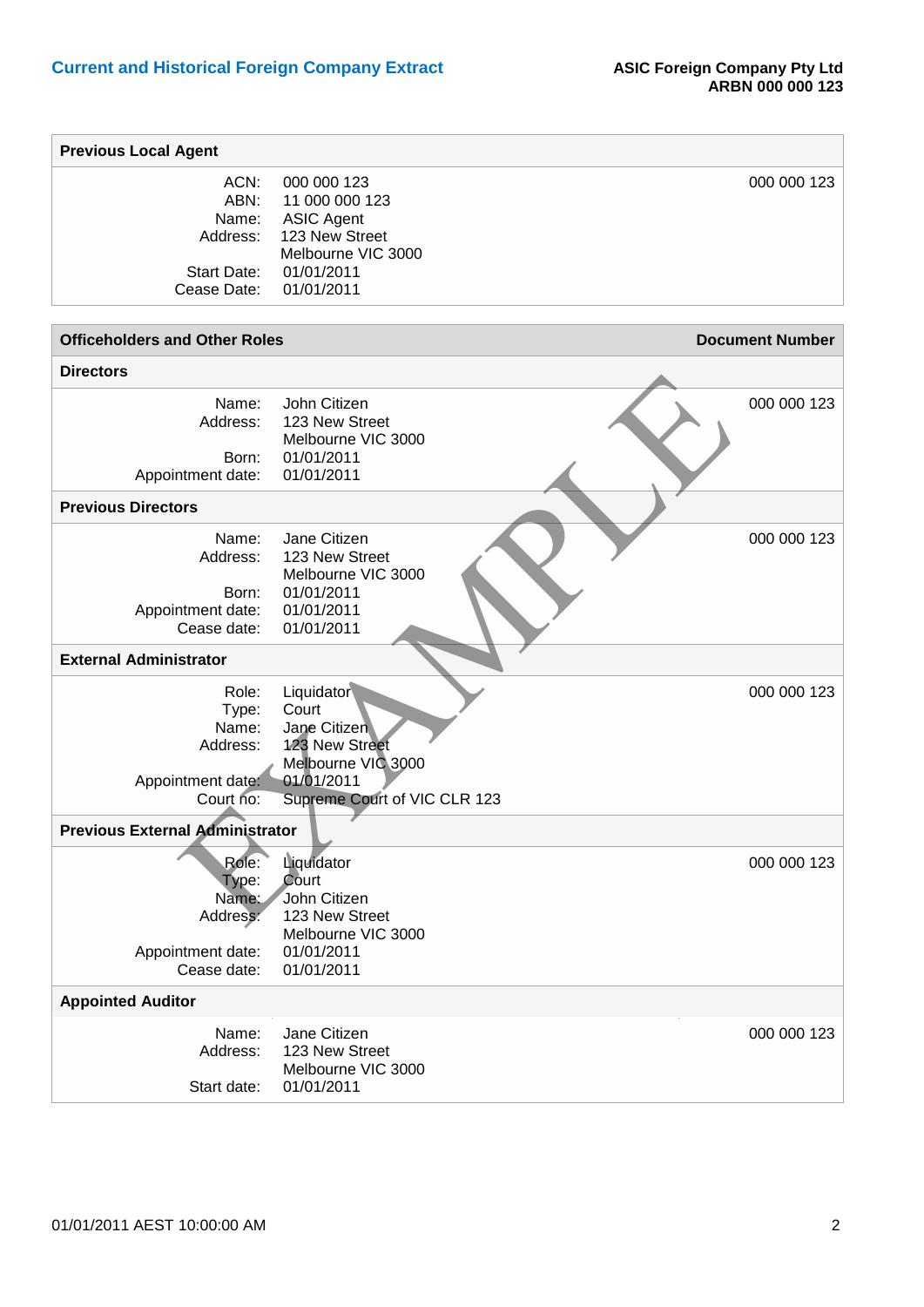000 000 123

#### **Previous Appointed Auditor**

|                        | Name: John Citizen      |
|------------------------|-------------------------|
|                        | Address: 123 New Street |
|                        | Melbourne VIC 3000      |
| Start date:            | 01/01/2011              |
| Cease date: 01/01/2011 |                         |

#### **Documents Relating to External Administration and/or Appointment of Controller**

This extract may not list all documents relating to this status. State and Territory records should be searched.

|            | Date received          | Form type                                                                                                                                                                                                                                                                                                                              | <b>Date</b><br>processed | <b>Number</b><br>of pages | <b>Effective date</b> | <b>Document</b><br>number |
|------------|------------------------|----------------------------------------------------------------------------------------------------------------------------------------------------------------------------------------------------------------------------------------------------------------------------------------------------------------------------------------|--------------------------|---------------------------|-----------------------|---------------------------|
| 01/01/2011 |                        | 123 Form Description                                                                                                                                                                                                                                                                                                                   | 01/01/2011               | 1                         | 01/01/2011            | 000 000 123               |
|            |                        |                                                                                                                                                                                                                                                                                                                                        |                          |                           |                       |                           |
|            |                        |                                                                                                                                                                                                                                                                                                                                        |                          |                           |                       |                           |
|            | <b>Charges Summary</b> |                                                                                                                                                                                                                                                                                                                                        |                          |                           |                       |                           |
|            | prior to that date.    | On 30 January 2012, the Personal Property Securities Register (PPS Register) commenced. At that time ASIC<br>transferred all details of current charges to the PPS Register. ASIC can only provide details of satisfied charges<br>Details of current charges, or charges satisfied since 30/01/2012 can be found on the PPS Register, |                          |                           |                       |                           |
|            | www.ppsr.gov.au        |                                                                                                                                                                                                                                                                                                                                        |                          |                           |                       |                           |
|            |                        | This extract may not contain all charges for corporation registered prior to 1991 and it may be advisable to also<br>search the State or Territory records held by ASIC.                                                                                                                                                               |                          |                           |                       |                           |
|            |                        | This extract may also not contain all deleted charges where provisional registration has been given but the<br>registration has lapsed prior to the commencement of the Corporations Act 2001 on 1 January 1991. Details of<br>those deleted charges have not been incorporated in ASIC historical registers.                          |                          |                           |                       |                           |
|            |                        | Further details of deleted charges described below may be obtained by ordering Docimage copies. 'CHARGES<br>EXTRACTS' do not contain details of deleted charges.                                                                                                                                                                       |                          |                           |                       |                           |
|            | ASIC Charge 123123     |                                                                                                                                                                                                                                                                                                                                        |                          |                           |                       |                           |
|            |                        | Status:<br>Satisfied<br>01/01/2011 10:00<br>Date and time registered:                                                                                                                                                                                                                                                                  |                          |                           |                       |                           |

#### **Charges Summary**

#### **ASIC Charge 123123**

| Status:                   | Satisfied                |
|---------------------------|--------------------------|
| Date and time registered: | 01/01/2011 10:00         |
| Fixed/floating:           | <b>BOTH</b>              |
| Date created:             | 01/01/2011               |
| Chargee/trustee:          | <b>ASIC BANK LIMITED</b> |
| Previous charge number:   | 123123                   |

| <b>Form</b><br>type | <b>Description</b> | Date lodged | Processed | Number of<br>pages | <b>Document</b><br>number |  |
|---------------------|--------------------|-------------|-----------|--------------------|---------------------------|--|
| 123                 | Form Description   | 01/01/2011  | YES       |                    | 000 000 123               |  |